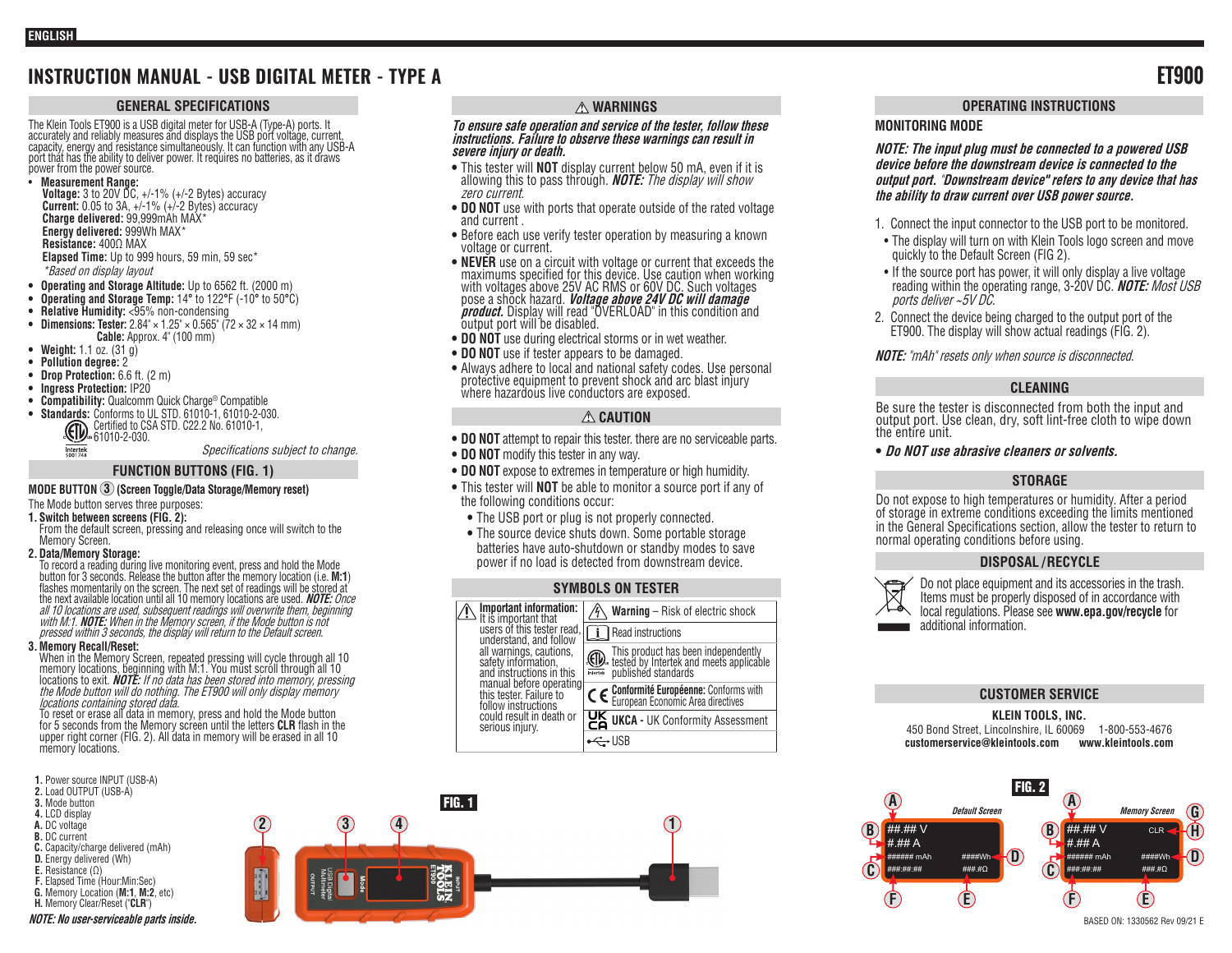# **MANUAL DE INSTRUCCIONES - MULTÍMETRO DIGITAL USB - TIPO A ET900**

#### **ESPECIFICACIONES GENERALES**

El modelo ET900 de Klein Tools es un multímetro digital USB para puertos USB-A (Tipo A). Mide y muestra de forma precisa y fiable el voltaje, la corriente, la capacitancia, la energía y la resistencia de un puerto USB, de manera simultánea. Funciona con cualquier puerto USB-A que tenga la capacidad de suministrar energía. No necesita baterías ya que usa energía de la fuente.

**• Rango de medición:** 

**Voltaje:** 3 a 20 V CD, con precisión de +/-1 % (+/-2 bytes) **Corriente:** 0,05 a 3 A, con precisión de +/-1 % (+/-2 bytes) **Carga entregada:** 99 999 mAh MÁXIMO\* **Energía entregada:** 999 Wh MÁXIMO\* **Resistencia:** 400Ω MÁXIMO **Tiempo transcurrido:** Hasta 999 horas, 59 minutos, 59 segundos\* \*Basados en el diseño de la pantalla

- **• Altitud para correcto funcionamiento y almacenamiento:** hasta 6562 pies (2000 m)
- **• Temperatura de funcionamiento y almacenamiento:** 14 °F a 122 **°**F (-10 °C a 50 **°**C)
- **• Humedad relativa:** < 95 % sin condensación
- **• Dimensiones: Probador:** 2,84" × 1,25" × 0,565" (72 × 32 × 14 mm) **Cable:** Aprox. 4" (100 mm)
- **• Peso:** 1,1 oz (31 g)
- **• Grado de contaminación:** 2
- **• Protección ante caídas:** 6,6' (2 m)
- **• Protección contra el ingreso de objetos sólidos y líquidos:** IP20
- **• Compatibilidad:** Compatible con Quick Charge® de Qualcomm
- **• Normas:** Cumple con las normas UL 1010-1, 61010-2-030.
	- Certificado según las normas CSA C22.2 n.° 61010-1, GD, Certificado seg  $\frac{1}{5001748}$

Especificaciones sujetas a cambios.

## **BOTONES DE FUNCIONES (FIG. 1)**

#### **BOTÓN DE MODO 3 (Alternador de pantalla/Almacenamiento de datos/ Reinicio de memoria)**

- El Botón de modo sirve para tres propósitos:
- **1. Alternar entre pantallas (FIG. 2):**  Desde la pantalla predeterminada, al presionar y soltar una vez cambiará a la Pantalla de memoria.
- **2. Almacenamiento de datos/memoria:**

Para grabar una lectura durante un evento de supervisión en tiempo real, mantenga presionado el Botón de modo por 3 segundos. Suelte el momentáneamente en la pantalla. El siguiente conjunto de lecturas se almacenará en la siguiente ubicación disponible hasta que se utilicen todas las 10 ubicaciones de memoria. **NOTA:** Cuando se utilicen las 10 ubicaciones de memoria, las próximas lecturas las sobrescribirán, empezando por M:1. **NOTA:** En la pantalla Memoria, si el Botón de modo no se presiona en 3 segundos, la pantalla regresará al modo predeterminado.

#### **3. Recuperación/Reinicio de la memoria:**

En la Pantalla de memoria, presione repetidamente para desplazarse por las 10 ubicaciones de memoria, comenzando con M:1. Debe desplazarse por las 10 ubicaciones para salir. **NOTA:** si no se han almacenado datos en la memoria, al presionar el Botón de modo no ocurrirá nada. El ET900 solo mostrará ubicaciones de memoria que tengan datos almacenados.

Para reiniciar o borrar todos los datos en la memoria, mantenga presionado<br>el Botón de modo por 5 segundos desde la Pantalla de memoria hasta que parpadeen las letras CLR en la esquina superior derecha (FIG. 2). Todos los datos en la memoria se borrarán de las 10 ubicaciones de memoria.

- **1.** ENTRADA de fuente de energía (USB-A)
- **2.** SALIDA de carga (USB-A)
- **3.** Botón de modo
- **4.** Pantalla LCD
- **A.** Voltaje CD
- **B.** Corriente CD
- **C.** Capacitancia/Carga suministrada (mAh) **D.** Energía suministrada (Wh)
- **E.** Resistencia (Ω)
- 
- **F.** Tiempo transcurrido (Hora:Min:Seg) **G.** Ubicación de memoria (**M:1**, **M:2**, etc.)
- **H.** Limpiar/reiniciar memoria ("**CLR**")
- **NOTA: No contiene en su interior piezas que el usuario pueda reparar.**

## **ADVERTENCIAS**

#### **Para garantizar un funcionamiento y servicio seguros del probador, siga estas instrucciones. El incumplimiento de estas advertencias puede provocar lesiones graves o la muerte.**

- **•** Este probador **NO** mostrará corriente por debajo de 50 mA, incluso si permite que pase. **NOTA:** La pantalla mostrará cero corriente.
- **• NO** utilice el probador con puertos que funcionan fuera del voltaje y la corriente nominal.
- **•** Antes de cada uso, compruebe el funcionamiento del probador midiendo un voltaje o corriente conocida.
- **• NUNCA** utilice el probador en un circuito con voltaje o corriente que supere los valores máximos especificados para este dispositivo. Proceda con precaución cuando trabaje con voltajes superiores a 25 V CA RMS o 60 V CD. Esos voltajes implican un riesgo de choque eléctrico. **Un voltaje superior a los 24 V CD dañará el product.** En la pantalla aparecerá "OVERLOAD" (sobrecarga) en esta condición y se desactivará el puerto de salida.
- **• NO** lo utilice durante tormentas eléctricas o en clima húmedo.
- **• NO** utilice el probador si en apariencia está dañado.
- **•** Cumpla siempre con los códigos de seguridad locales y nacionales. Utilice equipo de protección personal para prevenir lesiones por choque y arco eléctrico en los lugares donde haya conductores activos peligrosos expuestos.

## **PRECAUCIÓN**

- **• NO** intente reparar el probador. No contiene piezas que se puedan reparar.
- **• NO** modifique el probador de ningún modo.
- **• NO** exponga el probador a condiciones de temperatura extrema o de humedad alta.
- **•** El probador **NO** podrá supervisar un puerto de fuente si ocurre alguna de las siguientes condiciones:
	- **•** El puerto USB o el conector no está conectado correctamente.
	- **•** El dispositivo fuente se apaga. Algunas baterías de almacenamiento portátil tienen modos de apagado automático o de espera para ahorrar energía si no se detecta carga desde el dispositivo de descarga.

#### **SÍMBOLOS DEL PROBADOR**

incluidas en este manual, antes de poner en funcionamiento el probador. No seguir estas instrucciones puede dar lugar a lesiones graves o mortales. **UKCA -** conformidad evaluada por el Reino Unido  $\leftarrow$ USB



## **INSTRUCCIONES DE OPERACIÓN**

#### **MODO DE SUPERVISIÓN**

**NOTA: El conector de entrada debe estar conectado a un dispositivo USB con alimentación antes de conectar el dispositivo de descarga al puerto de salida. "Dispositivo de descarga" hace referencia a cualquier dispositivo que tenga la capacidad de consumir corriente por una fuente de energía USB.** 

- 1. Conecte el conector de entrada al puerto USB a supervisar.
- La pantalla se encenderá con el logotipo de Klein Tools y cambiará directamente a la pantalla predeterminada (FIG. 2).
- Si el puerto de fuente tiene energía, solo va mostrar una lectura de voltaje en tiempo real dentro del rango de operación, de 3 a 20 V CD. **NOTA:** La mayoría de puertos USB suministran ~5 V CD.
- 2. Conecte el dispositivo que está siendo cargado al puerto de salida del ET900. La pantalla mostrará lecturas en tiempo real (FIG. 2).
- 3. El usuario puede supervisar en la pantalla predeterminada o en la pantalla aumentada. La información mostrada será diferente (FIG. 2). **NOTA: "mAh"** se reinicia únicamente cuando se desconecta la fuente.

#### **LIMPIEZA**

Asegúrese de que el probador está desconectado de los puertos de entrada y de salida. Utilice paño limpio y seco que no deje pelusas para limpiar toda la unidad.

**• NO utilice solventes ni limpiadores abrasivos.**

#### **ALMACENAMIENTO**

No lo exponga a la humedad ni a altas temperaturas. Luego de un período de almacenamiento en condiciones extremas que sobrepasen los límites mencionados en la sección Especificaciones generales, deje que el probador vuelva a las condiciones de funcionamiento normales antes de utilizarlo.

#### **ELIMINACIÓN/RECICLAJE**



No arroje el equipo ni sus accesorios a la basura. Los elementos se deben eliminar correctamente de acuerdo con las regulaciones locales. Visite **www.epa.gov/recycle** para obtener más información.

#### **SERVICIO AL CLIENTE**

#### **KLEIN TOOLS, INC.** 450 Bond Street, Lincolnshire, IL 60069 1-800-553-4676 **customerservice@kleintools.com www.kleintools.com**

FIG. 2 **Pantalla predeterminada** ##.## V  $# H# A$ ###### mAh ####Wh ###:##:## ###.#Ω **E D A C B F Pantalla de memoria**  $\frac{4\#}{4\#}\frac{4\#}{V}$  CLR- $# H# A$ ###### mAh #####Wh ###:##:## ###.#Ω **A F D C B E H G** BASADO EN: 1330562 Rev 09/21 E





**CE** Conformité Européenne: Cumple con las